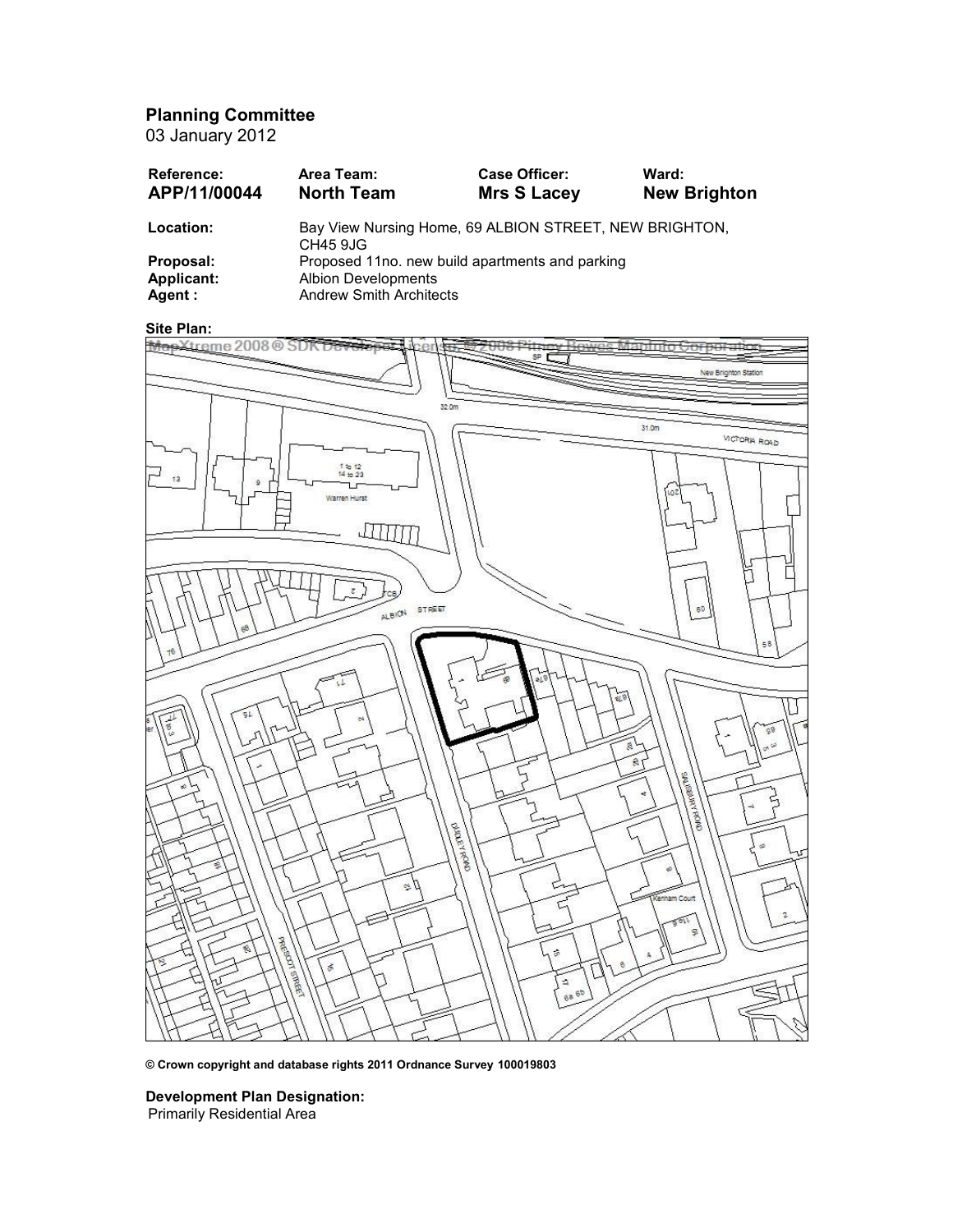## Planning History:

OUT/2008/5392 - Demolition of existing buildings and erection of three-storey building containing 10 No. apartments (Outline) Approved 22/08/2008

## Summary Of Representations and Consultations Received:

## REPRESENTATIONS

Having regard to the Council's Guidance on Publicity for Applications, 31 letters of notification were sent to neighbouring properties and a site notice was displayed. No representations have been received.

## CONSULTATIONS

The Director of Technical Services (Traffic & Transportation Division) have no objections to the proposals subject to conditions.

The Director of Law, HR and Asset Management (Pollution Control) have no objections to the proposals.

The Merseyside Cycling Campaign object on the grounds of lack of cycle parking.

## Director's Comments:

## REASON FOR REFERRAL TO PLANNING COMMITTEE

The application is for more than 10 dwellings and as such is a defined as a Major application and is required to come before the Planning Committee under the Council's Scheme of Delegation for Determining Planning Applications.

## INTRODUCTION

The application proposes 11 apartments and parking provision.

## PRINCIPLE OF DEVELOPMENT

The site is within a Primarily Residential Area and within the regeneration priority areas identified by the Interim Planning Policy for New Residential Development. As such, residential developments are acceptable in principle.

#### SITE AND SURROUNDINGS

The site was previously occupied by Bay View Nursing Home, which has now been demolished and the site comprises of a vacant site.

This part of Albion Street has a mixed street scene, including small two-storey single dwellings, large detached dwellings and larger, purpose-built flats. There is little of defining character on Albion Street with each building type mostly adding positively to an interesting street scene.

Dudley Road contains large two/three storey semi-detached properties, with the road rising to the south, meaning that the application site is at the bottom of this gradient.

#### POLICY CONTEXT

Policy HS4 of the adopted UDP requires that proposals for new residential development must take care not to have any detrimental impact on the residential amenity of the occupiers of the surrounding properties of the future occupants of the dwelling.

SPD2 sets out design issues and required separation distances for new flats, to be read alongside policy HS4 and the Interim Planning Policy. UDP Policies, TR9, TR12, SPD4 and SPG42 set out the requirements cycle facilities and car parking space

# APPEARANCE AND AMENITY ISSUES

The site is within the regeneration priority area and complies with the Interim Planning Policy for New Housing Development adopted for development control purposes on 30 October 2005. The applicant has submitted a viability assessment which, in line with the recommendations of the Council's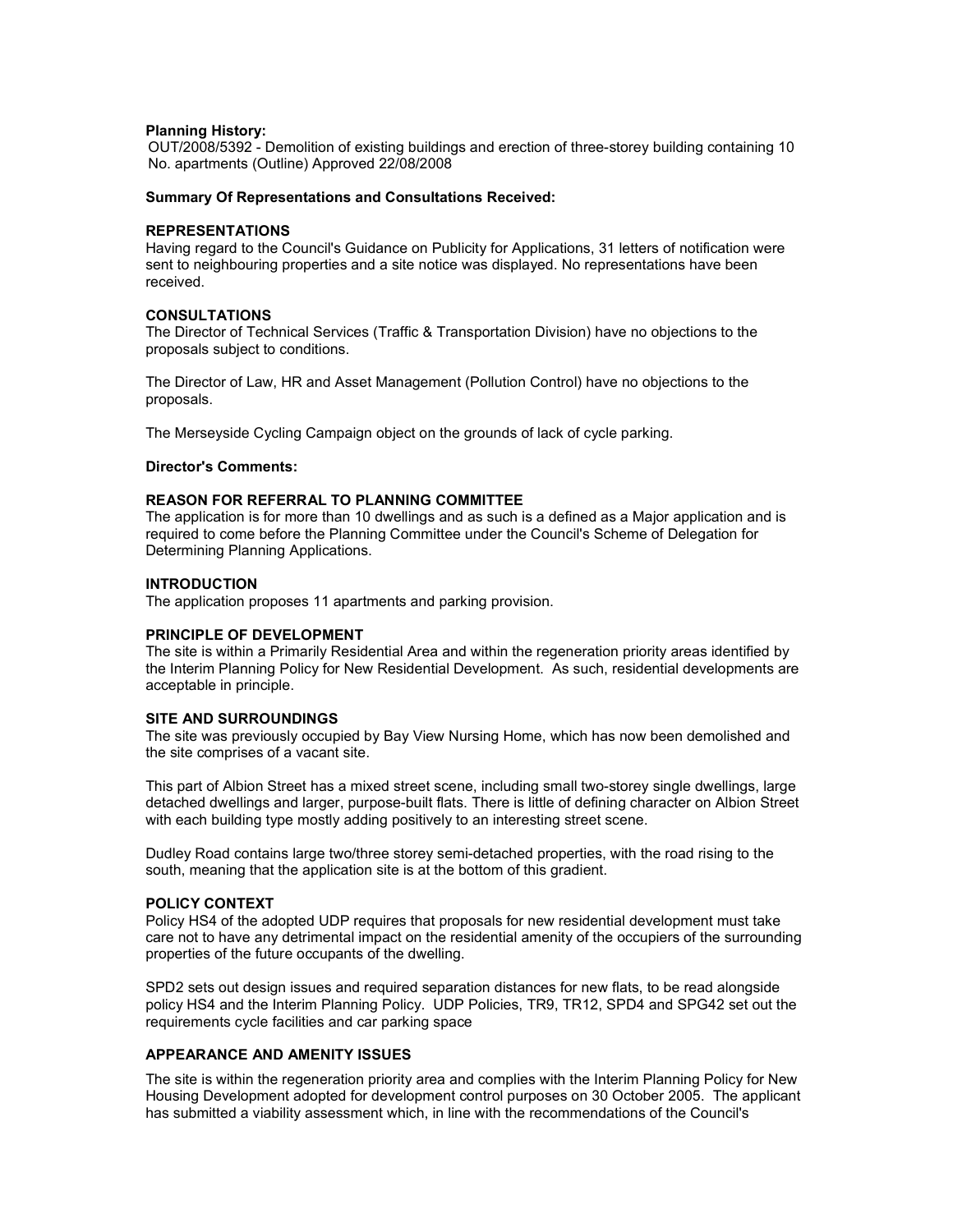adopted Strategic Housing Market Assessment, demonstrates that the development would not realise a level of profit sufficient to support the provision of affordable housing. This has been independently appraised on behalf of the Local Planning Authority by an accredited quantity surveyor, who has confirmed the findings of the assessment are accurate. As such, it is not considered appropriate to require the provision of affordable housing in this instance.

Supplementary Planning Document 2: Designing for Self-Contained Flat Developments and Conversions states that development with a density above 50 dwellings per hectare will only normally be allowed if the site sustainably located. The application site is in close proximity to New Brighton Tradition Suburban Centre, New Brighton Train Station and as such, the proposed density is considered to be acceptable due to the close proximity to local amenities and strong public transport links.

The siting of the proposed building is central on the plot, continuing the staggered building line of the immediate area, as well as following the curve of Albion Street. Although there is only minimal private amenity space, this was considered acceptable under the previous outline application as it was an increase in amenity space than would be provided through a direct conversion of the existing property.

The proposed layout of the dwellings is considered acceptable, with all habitable rooms achieved good levels of outlook and levels of daylight and sunlight. This includes the additional basement apartment.

The design of the building is considered acceptable and will be a positive addition to the street scene. There is an interesting mix of materials which breaks up the bulk of the building, and high quality materials can be conditioned.

The proposal is not considered to significantly affect the outlook or levels of light currently enjoyed by neighbouring properties.

## SEPARATION DISTANCES

SPD2 states habitable room windows directly facing each other should be at least 21 metres apart. Main habitable room windows should be at least 14 metres from any blank gable. There is a 10m separation distance to No.1 Dudley Road. No.1 Dudley Close has a first floor window facing the proposal, however this property is situated at a higher level and it was considered under the previous outline application this structure will have a lesser impact to the building previously occupying the plot.

### HIGHWAY/TRAFFIC IMPLICATIONS

The Council's adopted parking standards (SPD4) which set out maximum limits and the proposal does not exceed this limit.

There are 11 residents' storage units proposed in the basement which can be used for secure cycle parking.

The Director of Technical Services (Traffic Management Division) had no objection to the proposal. There are no highway implications relating to this proposal.

# ENVIRONMENTAL/SUSTAINABILITY ISSUES

The proposal poses an improvement to a currently vacant and neglected site. There are no Environmental/Sustainability issues relating to these proposals.

### HEALTH ISSUES

There are no health implications relating to this application.

#### **CONCLUSION**

The proposal is considered not to result in a detrimental change in the character of the area or result in an adverse impacts to neighbouring properties. The proposal complies with Policy HS4 of the adopted Wirral Unitary Development Plan and SPD2.

# Summary of Decision:

Having regards to the individual merits of this application the decision to grant Planning Permission